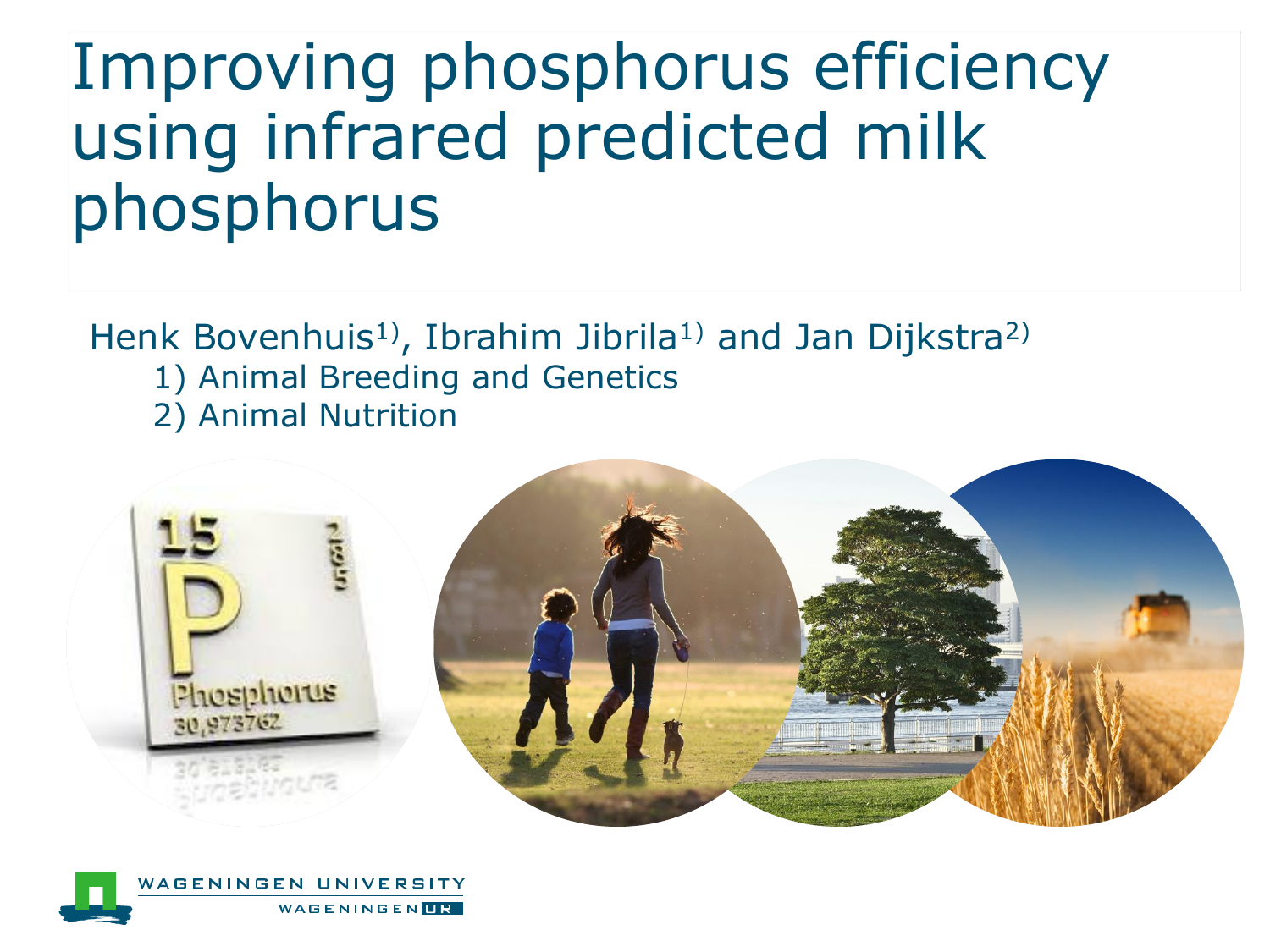## Background

- ➢ Phosphorus is a non-renewable resource and 90% of the demand for P is for food production.
- $\triangleright$  At the current rate, the global commercial phosphate reserve will be depleted in 50–100 years.
- $\triangleright$  The excess of P is detrimental to the environment.

Phosphorus use in agriculture needs optimization.



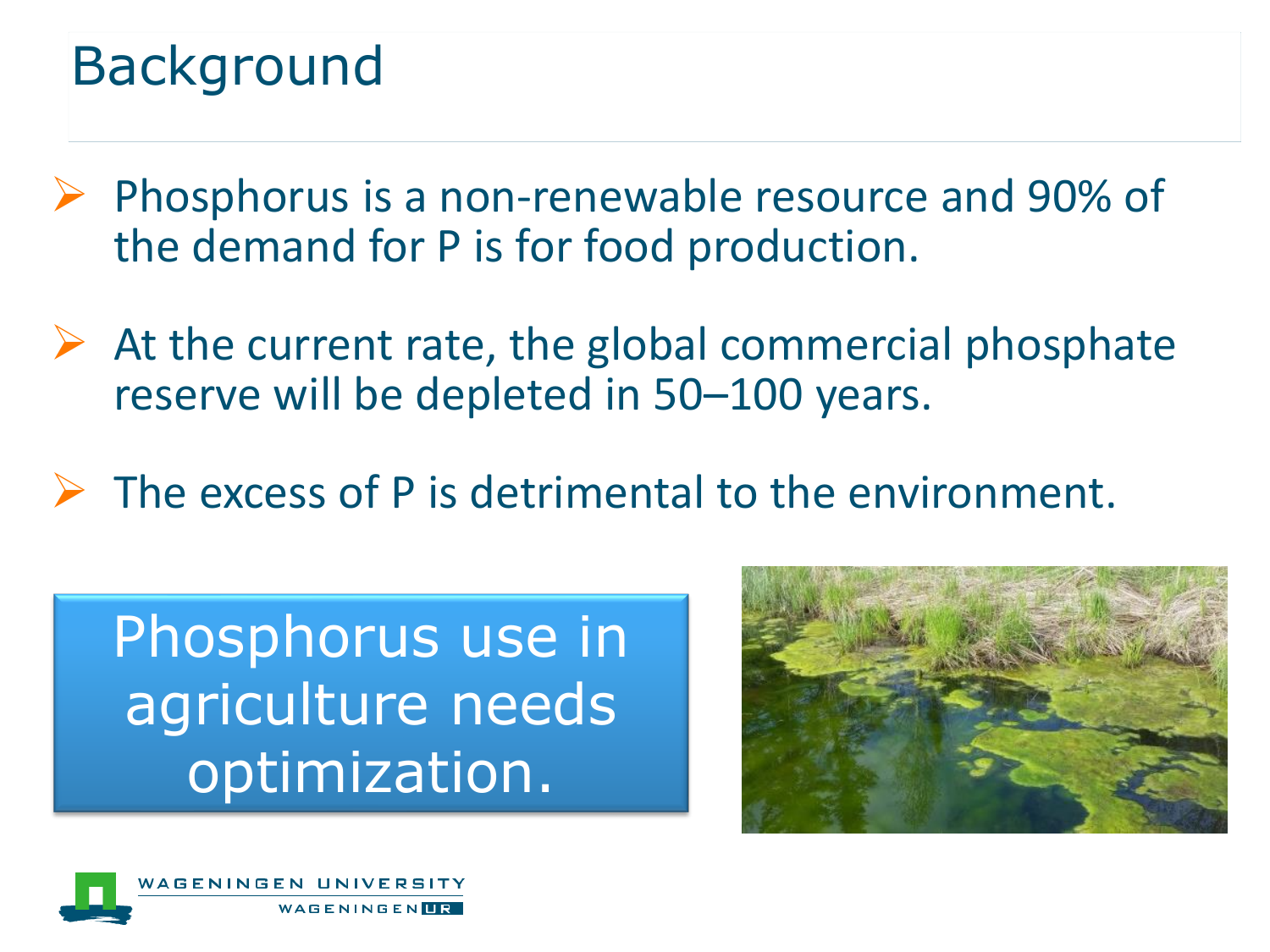## Phosphorus utilization

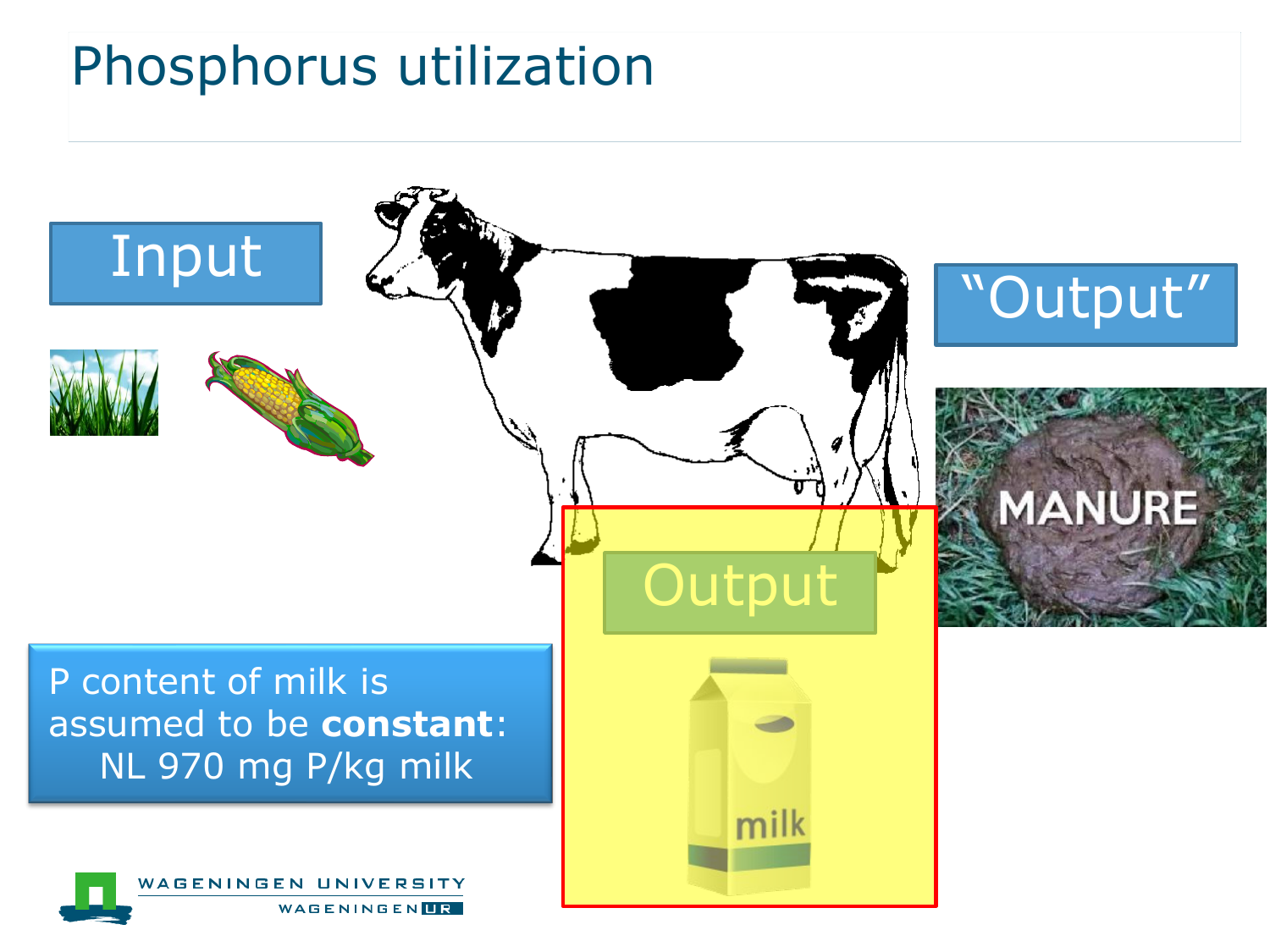## Phosphorus excreted in milk





n= 1894 first parity HF cows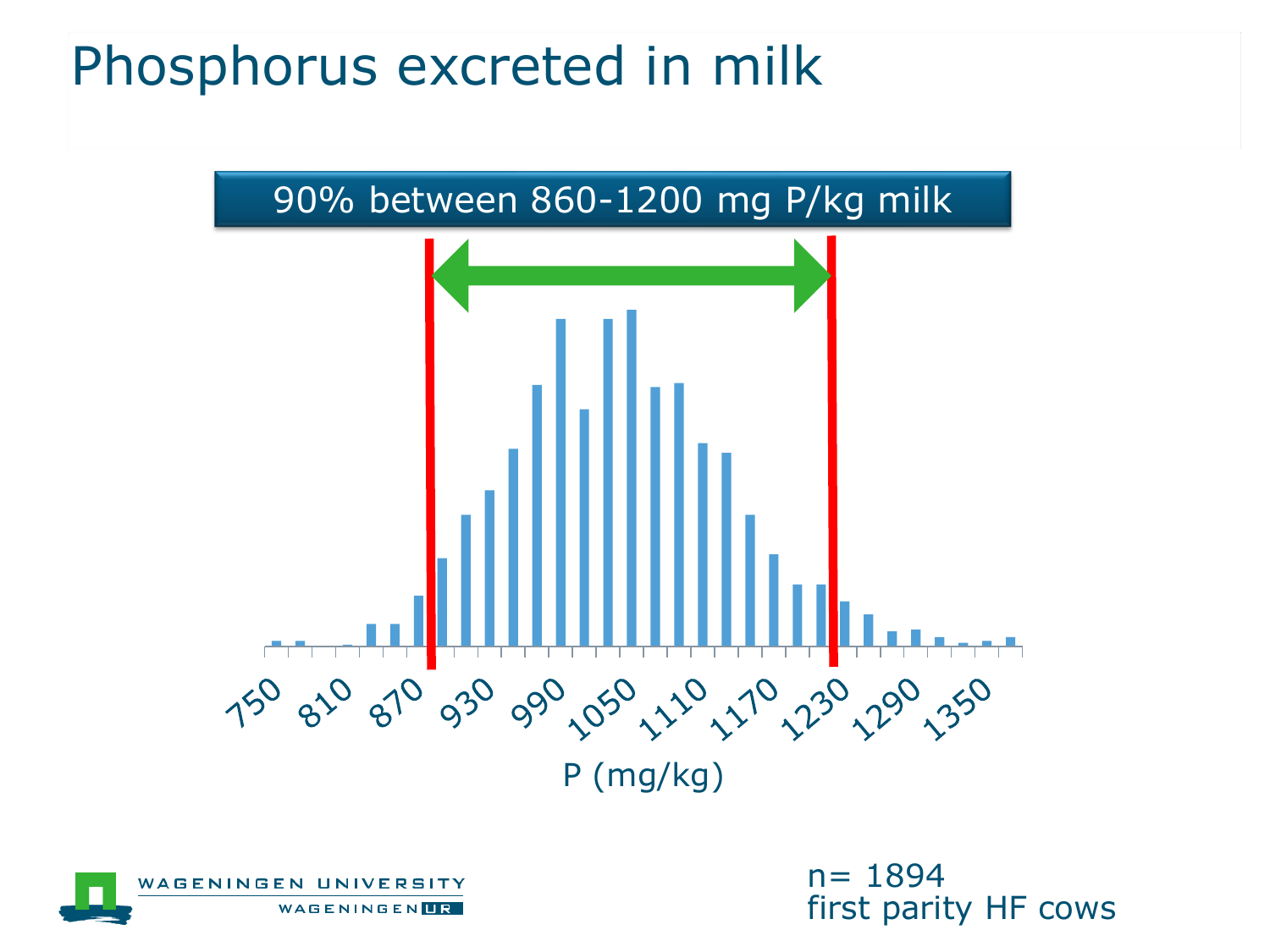## Phosphorus utilization

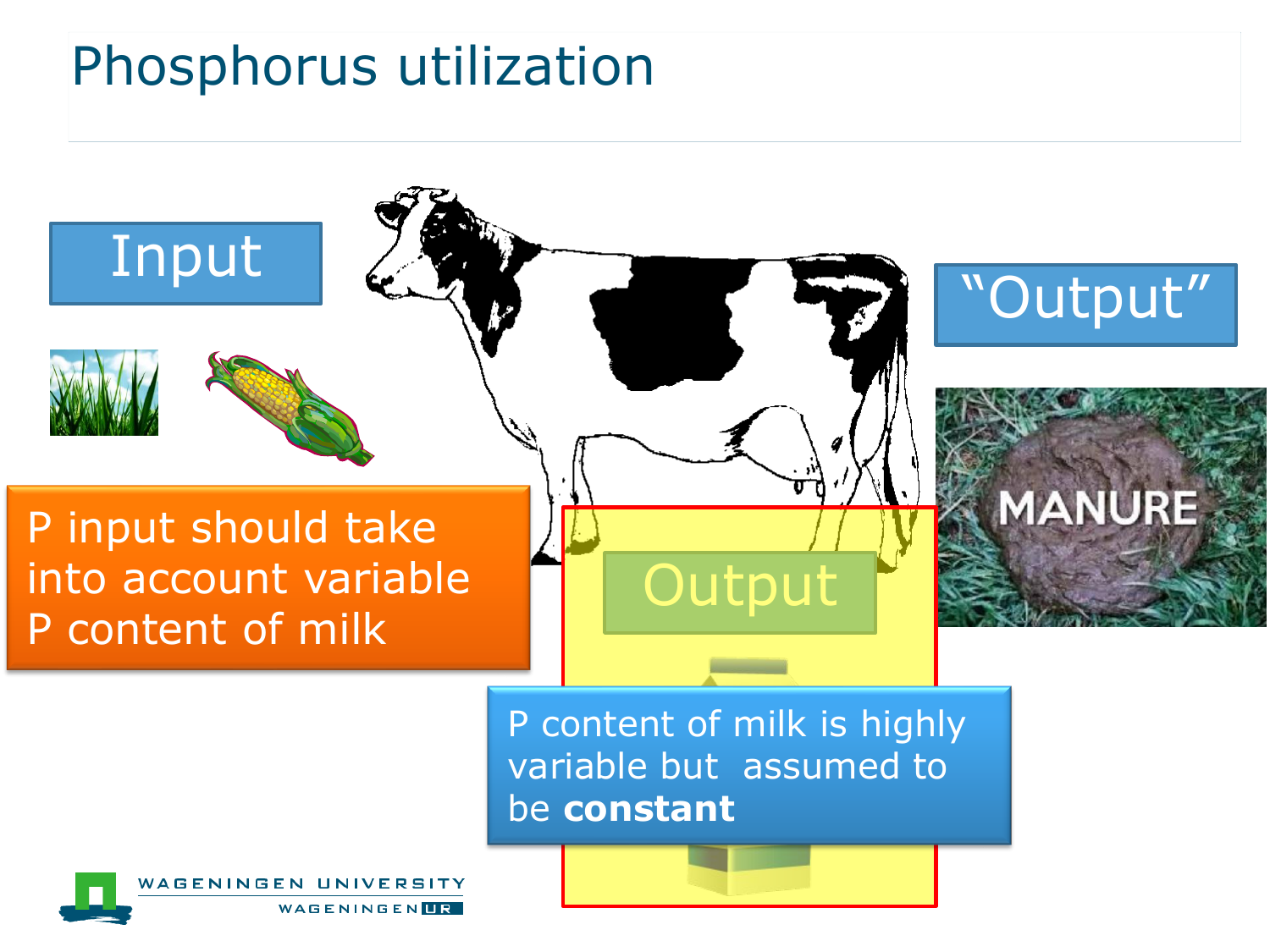## Can milk P content be accurately estimated based on milk IR measurements?

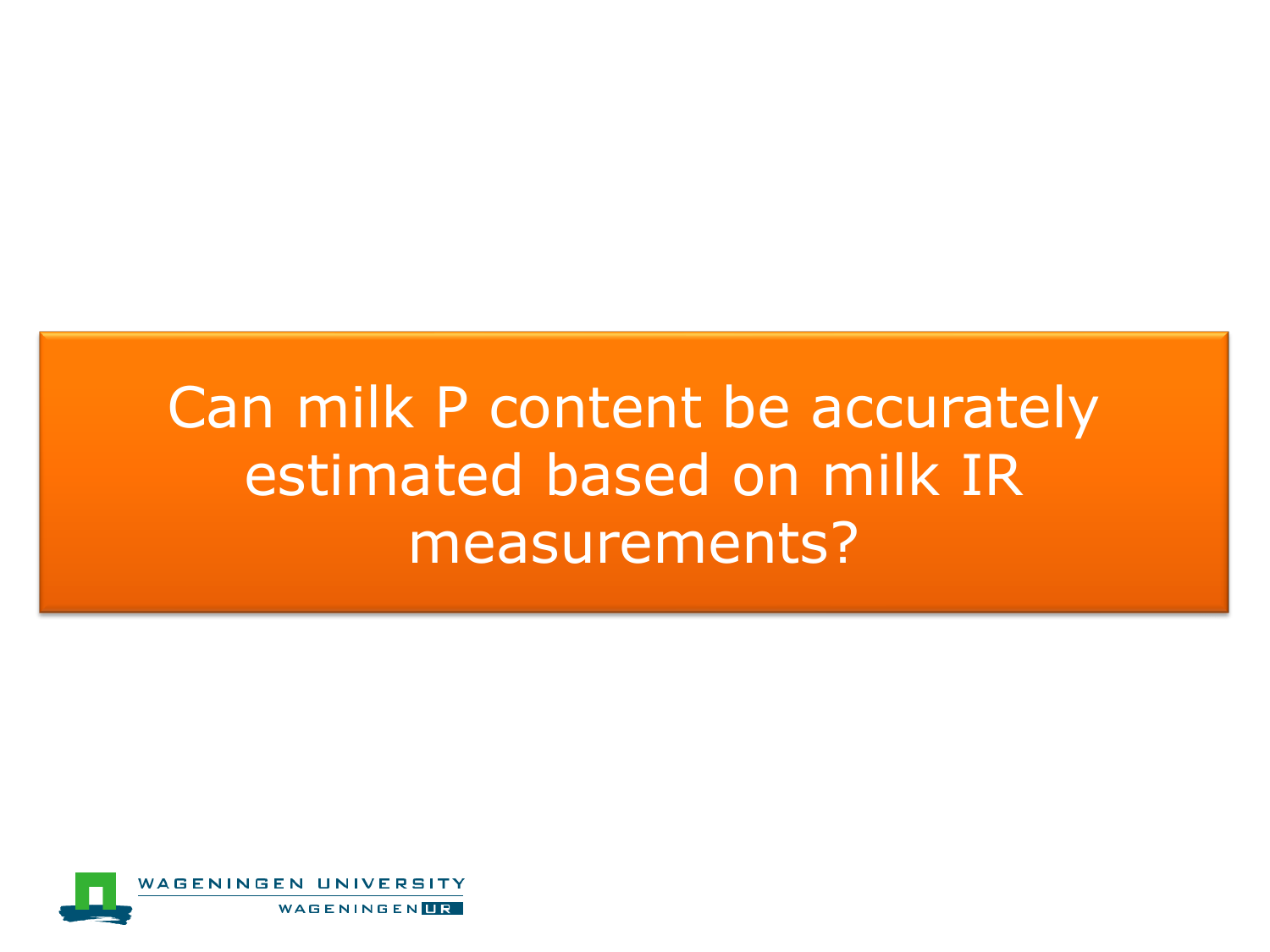## Material and Methods

#### Data

- 1379  $1<sup>st</sup>$  parity HF cows
- 63 to 282 DIM
- 398 herds

#### Fourier Transformed Infrared (FTIR) spectra

- MilkoScan FT 6000
- 1,060 wavenumbers ranging from 925 to 5,008 cm−1.

### P in milk – gold standard Inductively Coupled Plasma-Atomic Emission Spectrometry (ICP-AES)

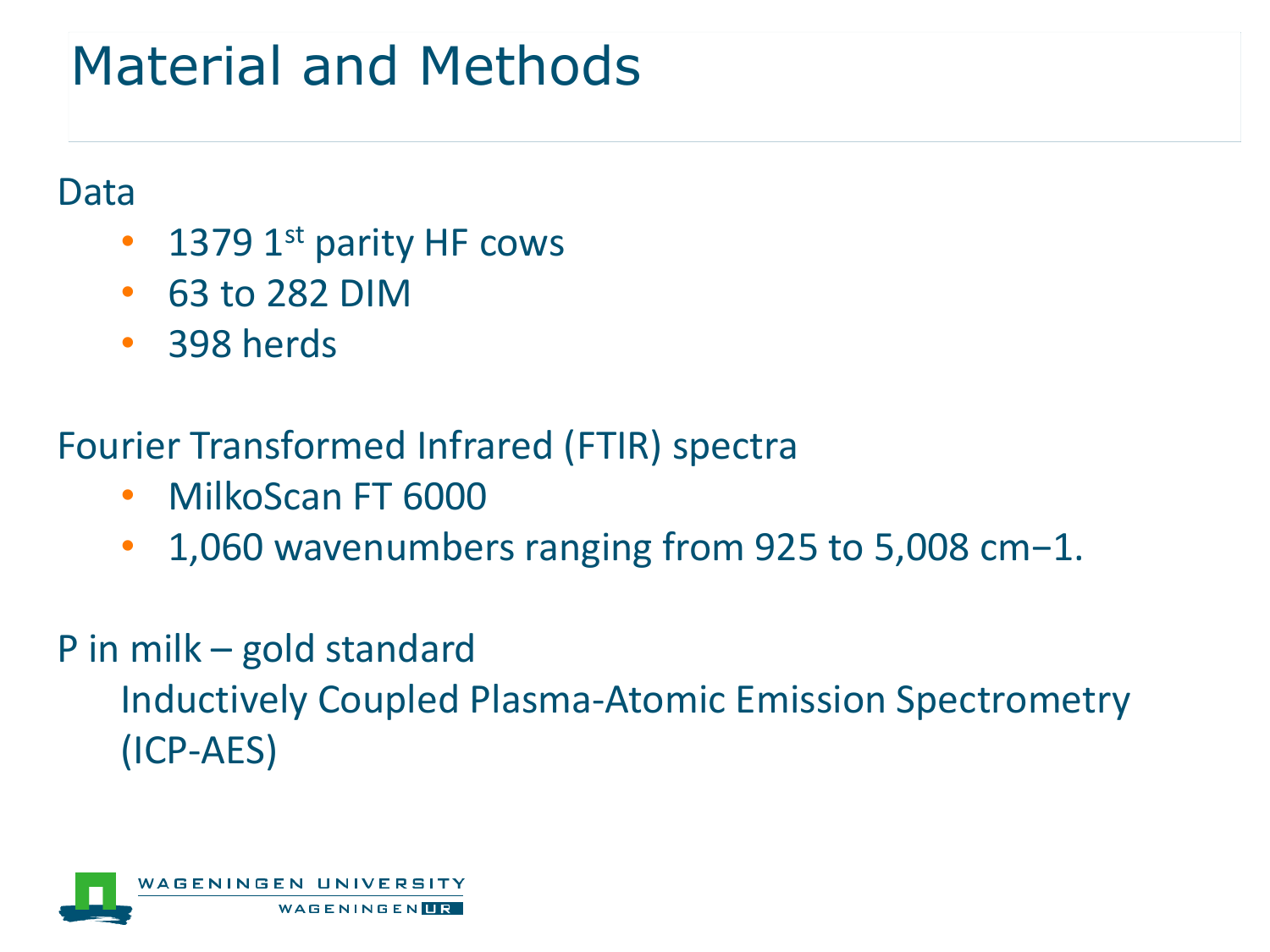## Material and Methods

Prediction milk P content

- Routinely recorded milk production traits fat%, protein%, lactose%
- Infrared spectrum
	- Excluding wavenumbers water absorption region
- Genotypes DGAT1 and rs29019625 (SLC37A1)

Model building

- The Partial Least Square Regression (PLSR) procedure in SAS (Proc PLS)
- Cross validation

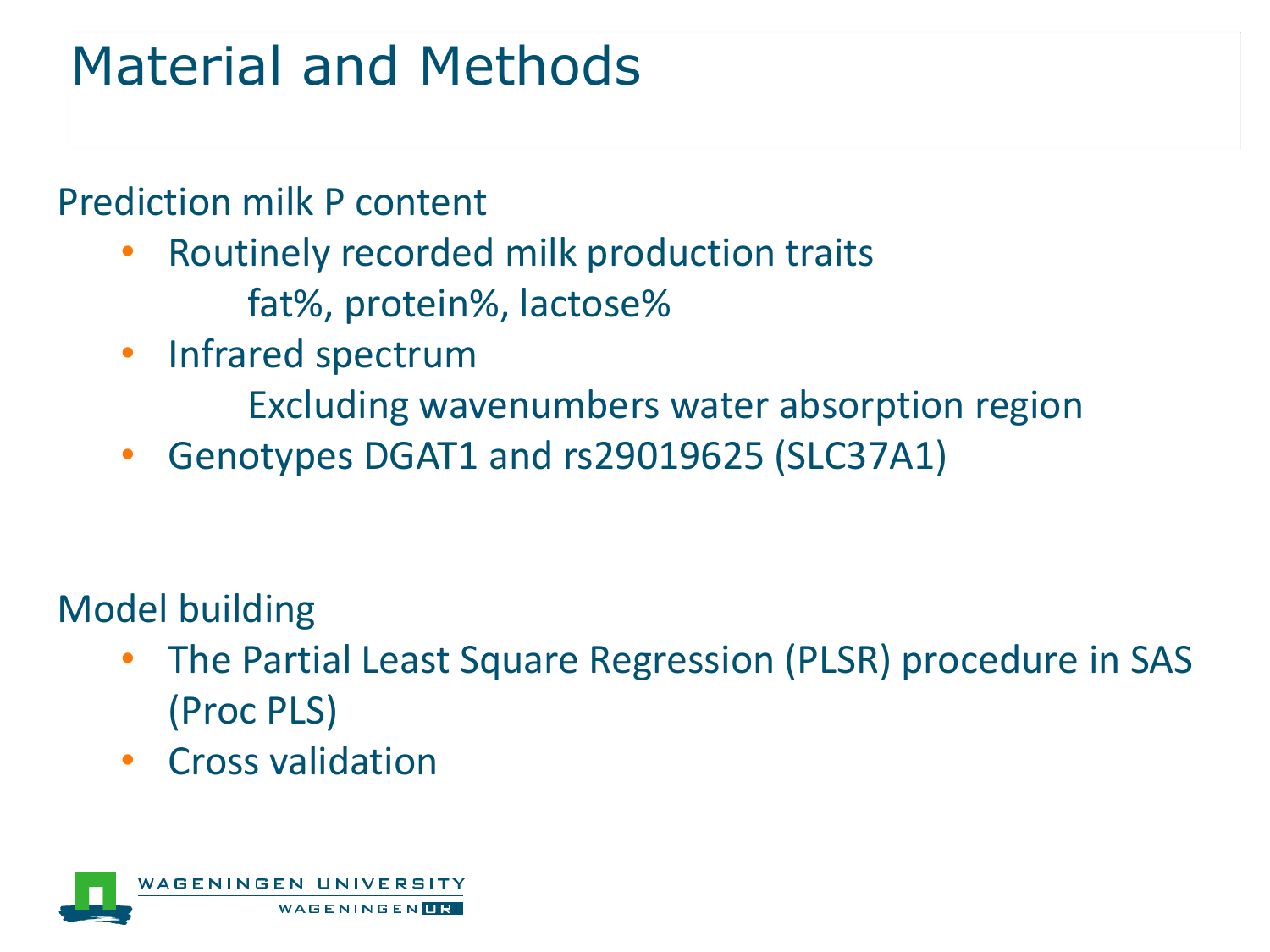### Results – routinely recorded traits

| <b>Variable</b> | $R^2$ val $(% )$ |
|-----------------|------------------|
| Fat%            | 18.4             |
| Protein%        | 41.1             |
| Lactose%        | 0.3              |
|                 |                  |

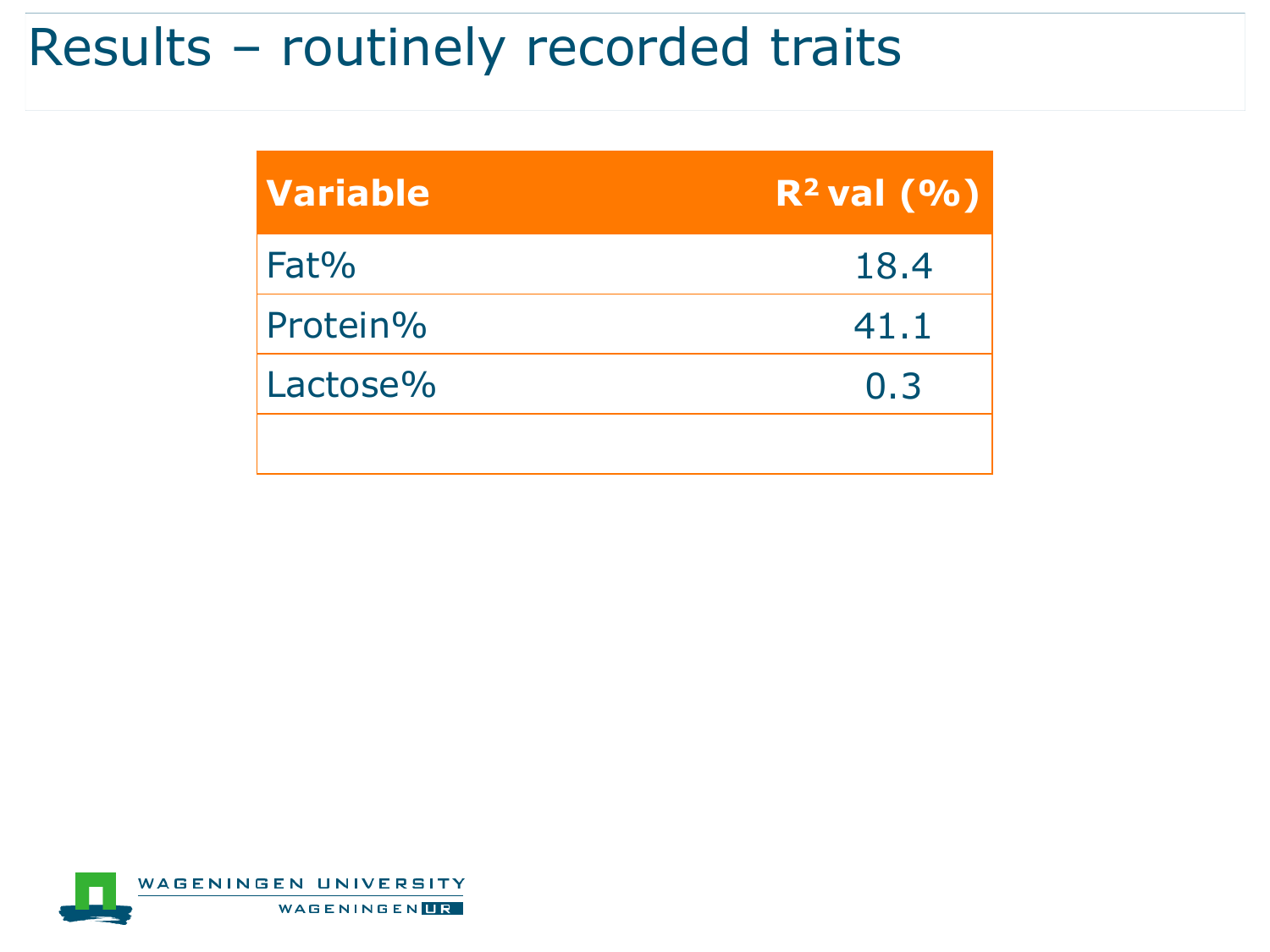### Results – routinely recorded traits

| <b>Variable</b>            | $R^2$ val $(% )$ |
|----------------------------|------------------|
| Fat%                       | 18.4             |
| Protein%                   | 41.1             |
| Lactose%                   | 0.3              |
| Fat, protein, and lactose% | 43.1             |

#### 58% of milk P associated with caseins



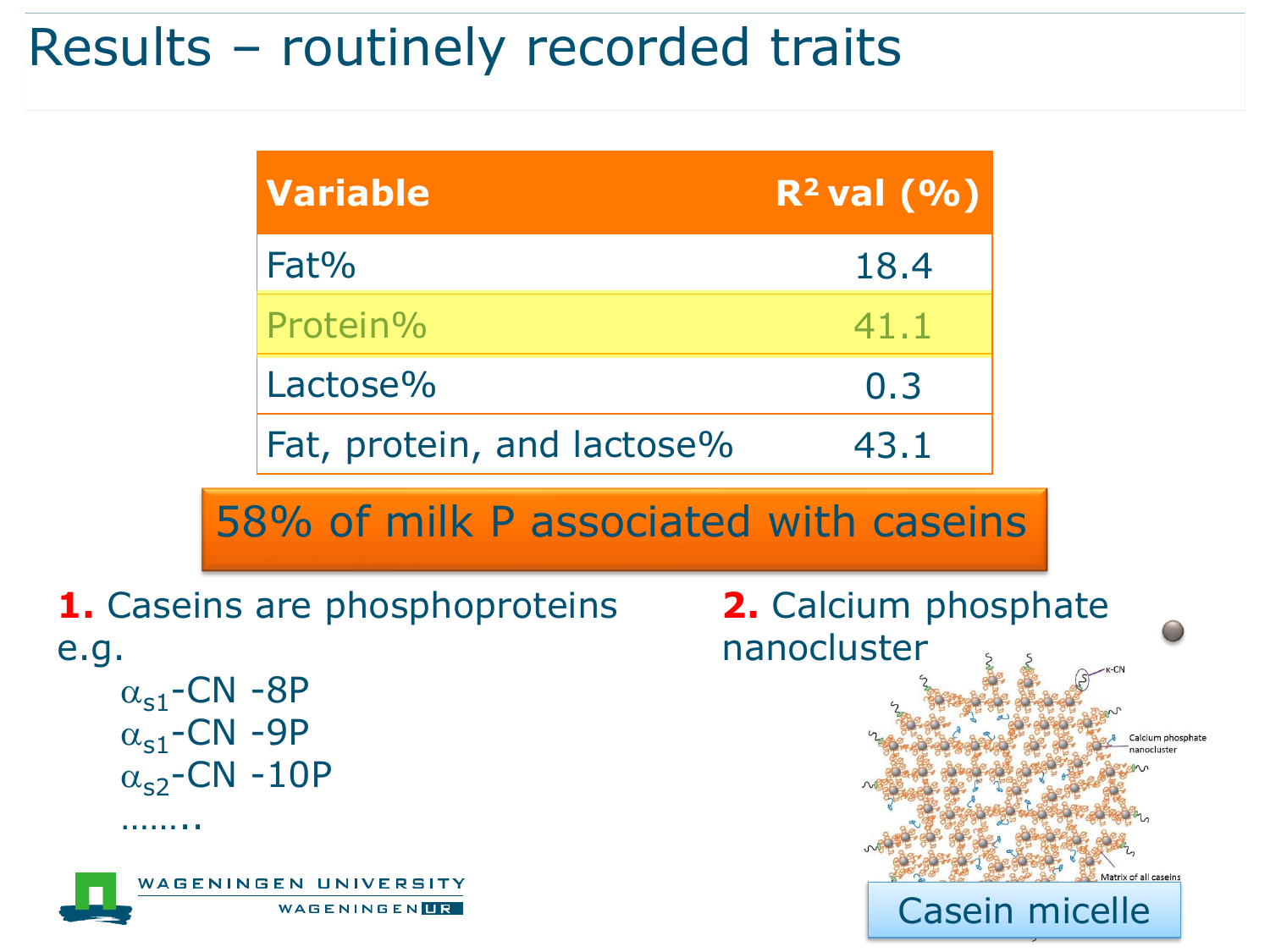### Results – Genotypes

| <b>Variable</b> | $R^2$ val $(% )$ |
|-----------------|------------------|
| Protein%        | 41.1             |
|                 |                  |
| DGAT1           | 8.7              |
| <b>SLC37A1</b>  | 4.7              |

DGAT1 and SLC37A1 are genes with major effects on milk P content.

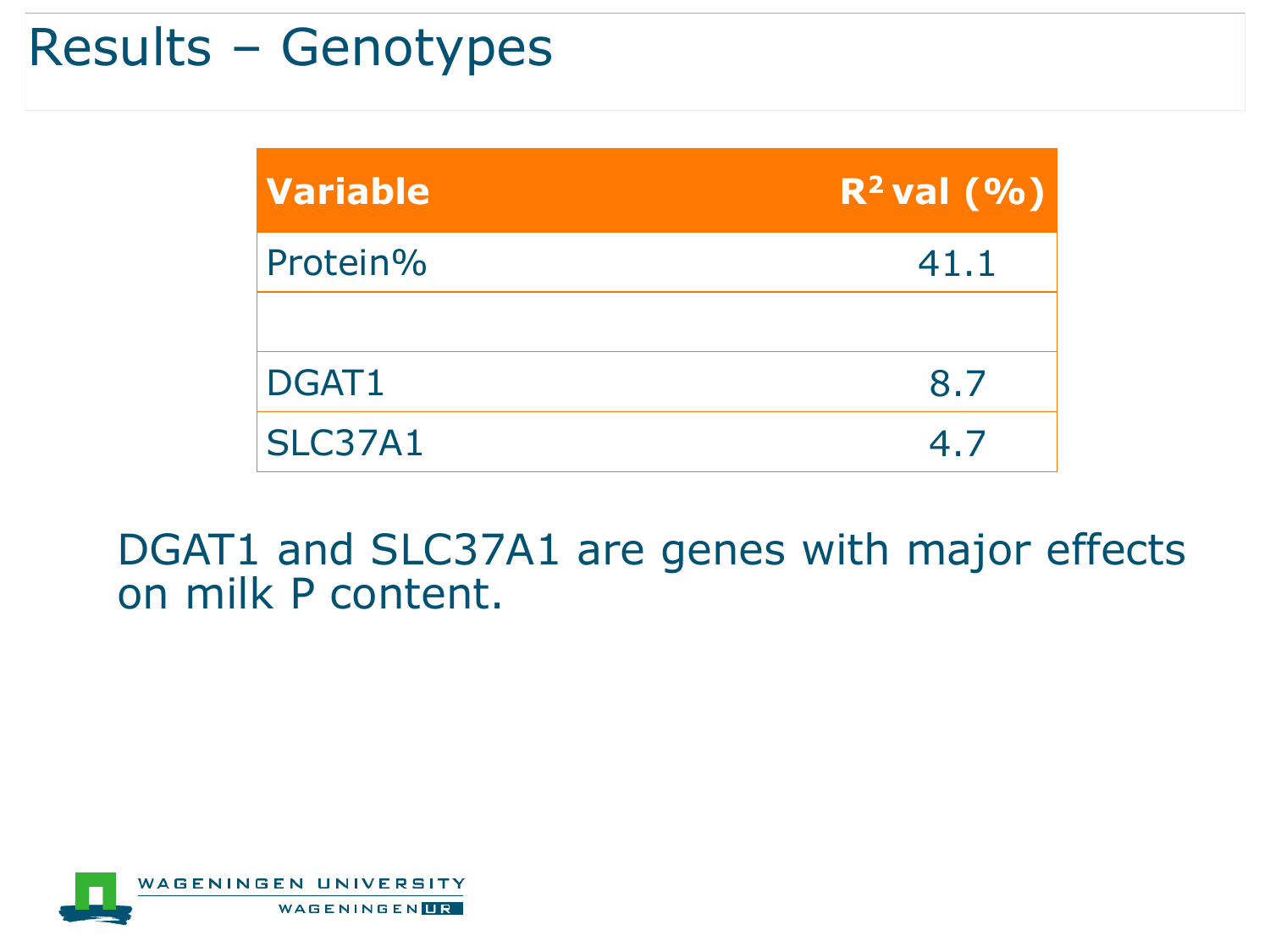### Results – Full IR spectrum

| <b>Variable</b>   | $R^2$ val $(9/6)$ |
|-------------------|-------------------|
| Protein%          | 41.1              |
|                   |                   |
| Infrared spectrum | 83.8              |

#### Full IR spectrum gives much better prediction than based on protein% only

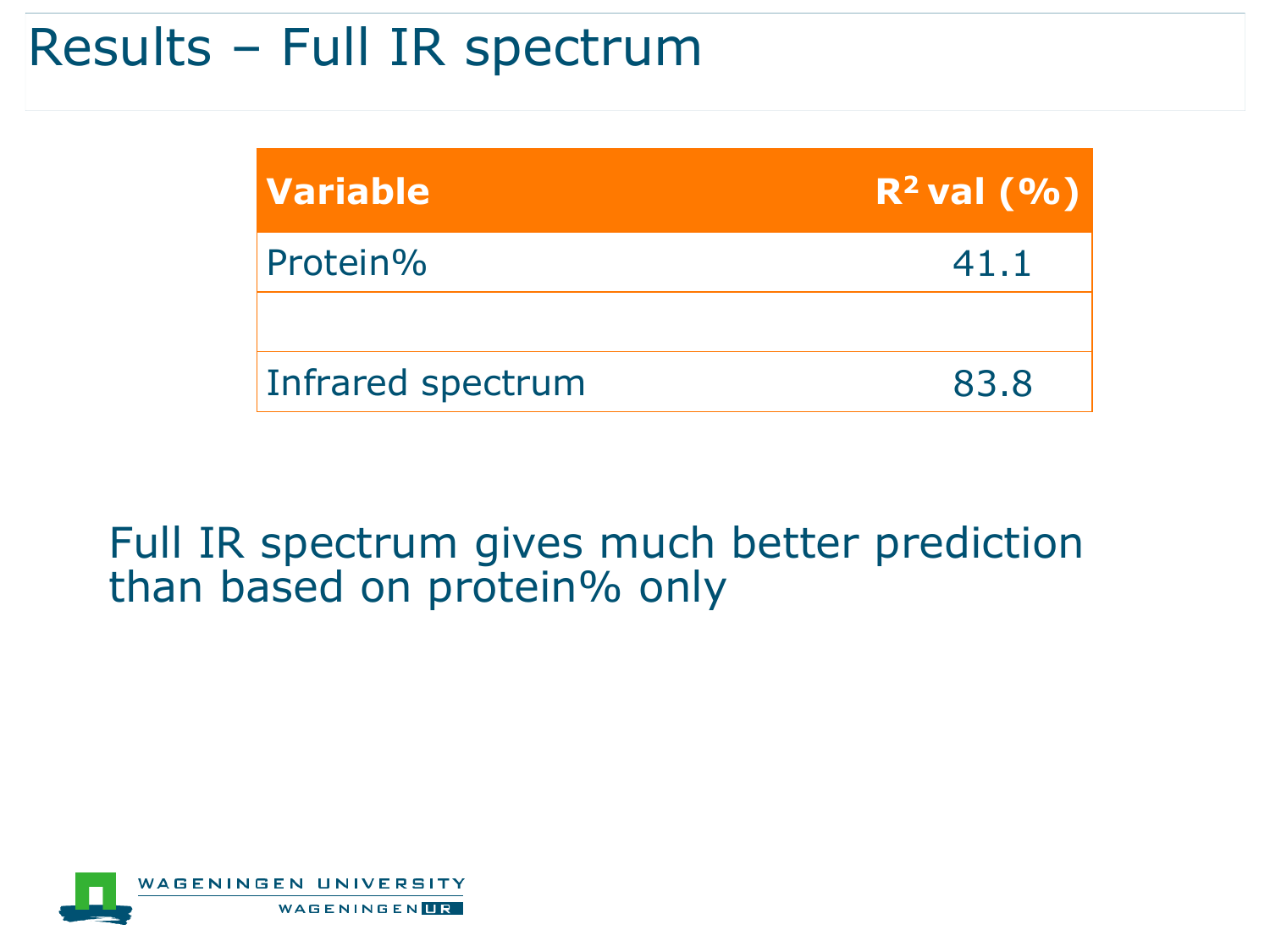### Results – Full IR spectrum

| <b>Variable</b>                      | $R^2$ val $(9/6)$ |
|--------------------------------------|-------------------|
| Protein%                             | 41.1              |
| Infrared spectrum                    | 83.8              |
| Infrared spectrum +<br>DGAT1+SLC37A1 | 83.7              |

No added value of the two genotypes – info of genotypes is captured by IR spectrum



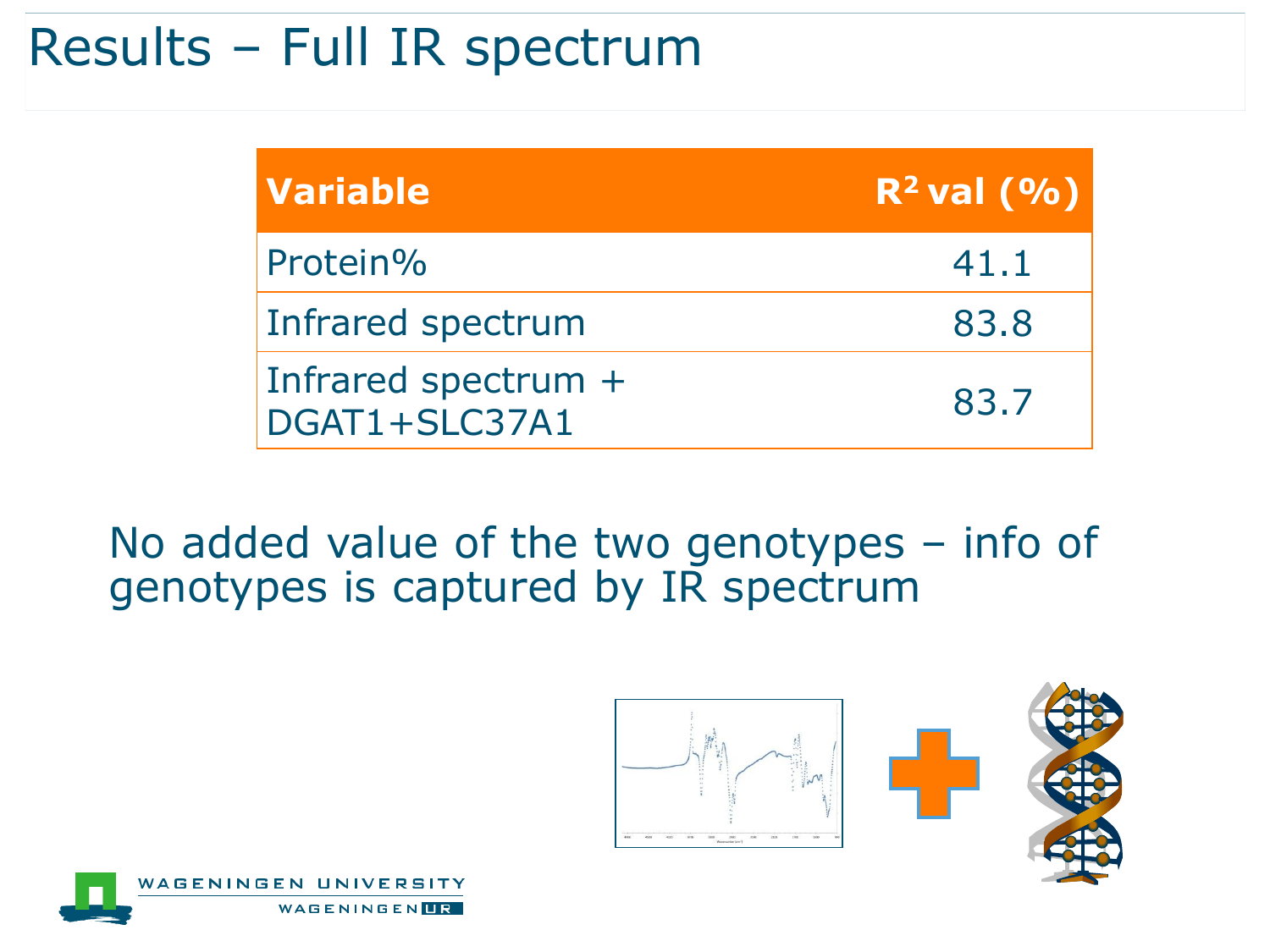## GWAS IR Wavenumber 432



Wang and Bovenhuis (2018)

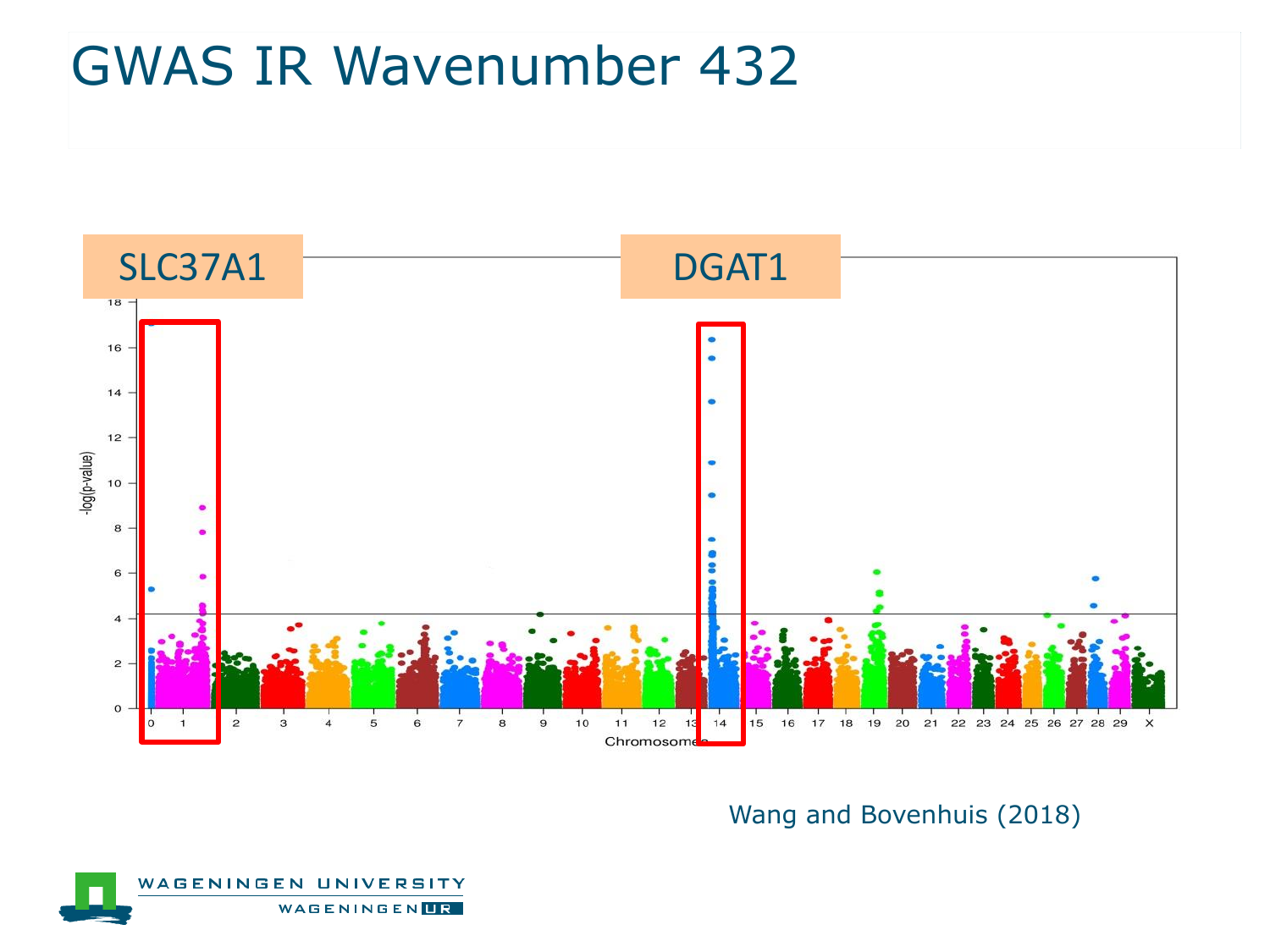## **Conclusions**

Phosphorus in milk can be predicted using milk Infrared based on

- Relation P with protein%
- "Direct" information on P

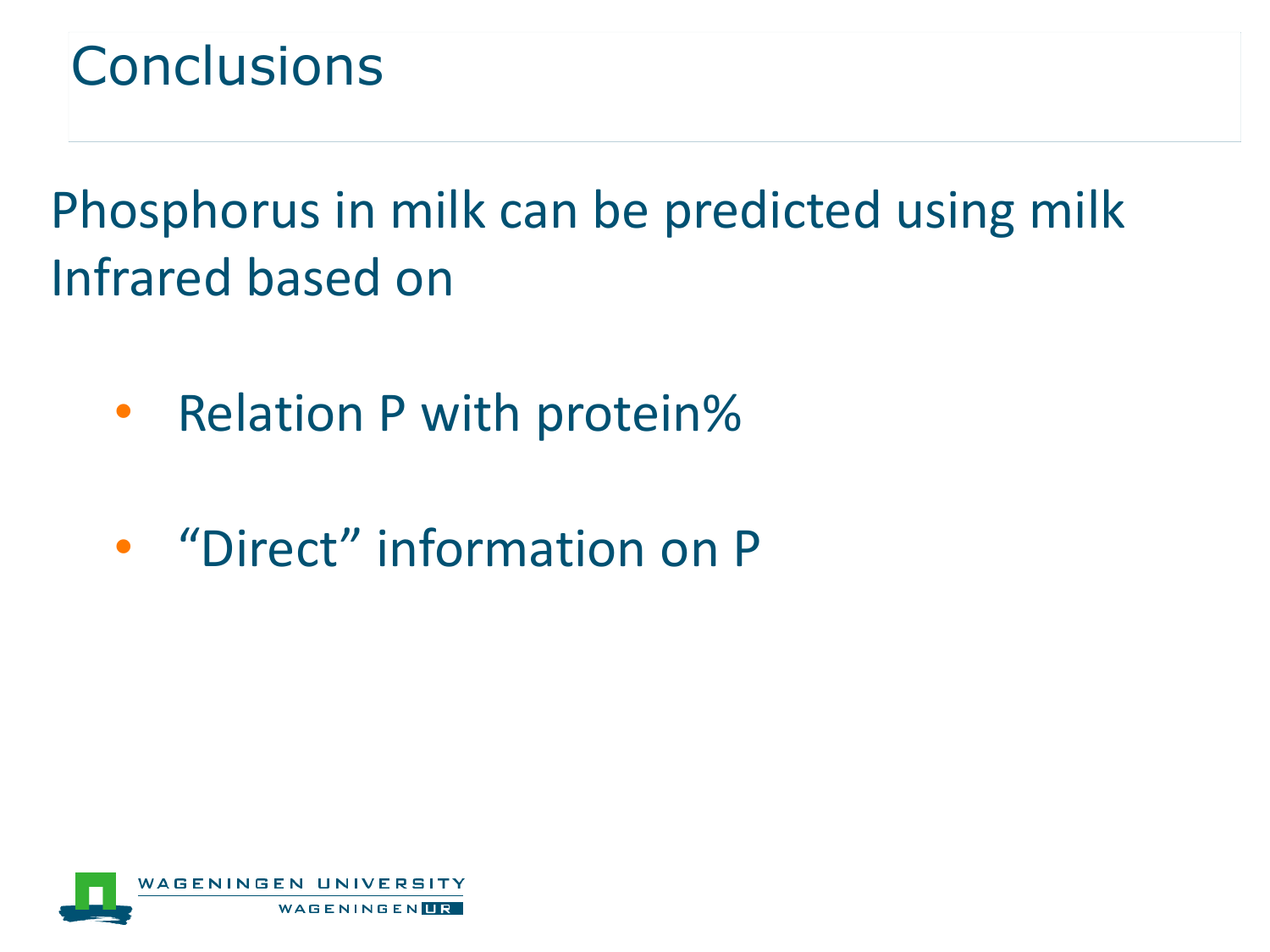## **Literature**

- $\triangleright$  Soyeurt et al. (2009) 62 milk samples, many breeds ICP-AES
- ➢ Toffanin et al. (2015) 208 HF, Italy ICP-OES
- $\triangleright$  Bonfatti et al. (2016) 689 Simmental, Italy ICP-OES
- Visentin et al. (2016) 251 milk samples , 4 breeds, Italy ICP-OES

$$
r_{cv}^2=0.83
$$

$$
r_{cv}^2=0.72
$$

$$
r_{cv}^2=0.43
$$

$$
r_{cv}^2=0.62
$$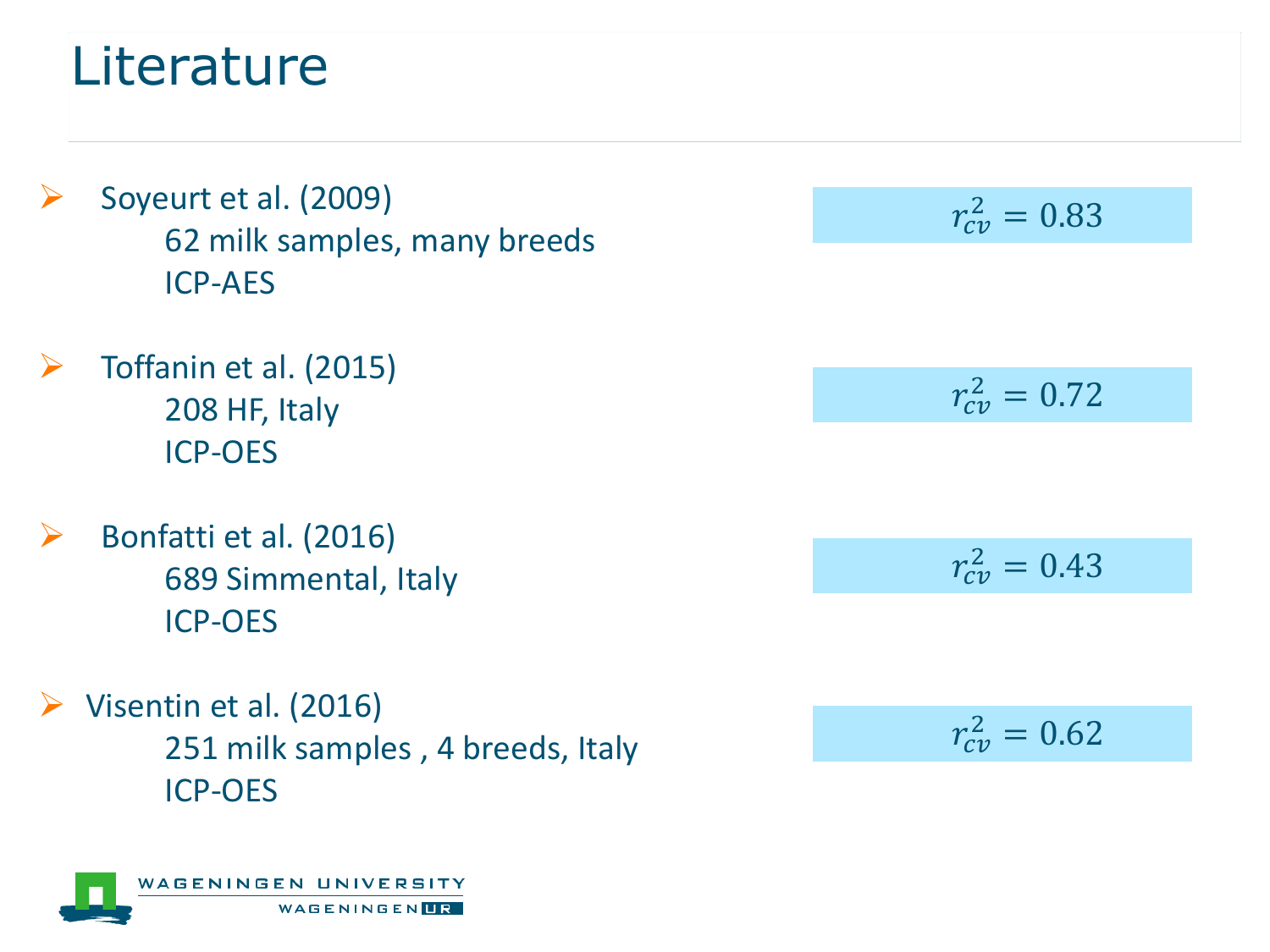## **Conclusions**

Phosphorus in milk can be predicted using milk Infrared based on

- Relation P with protein%
- "Direct" information on P

### Milk P content can be accurately predicted based on the milk IR spectrum